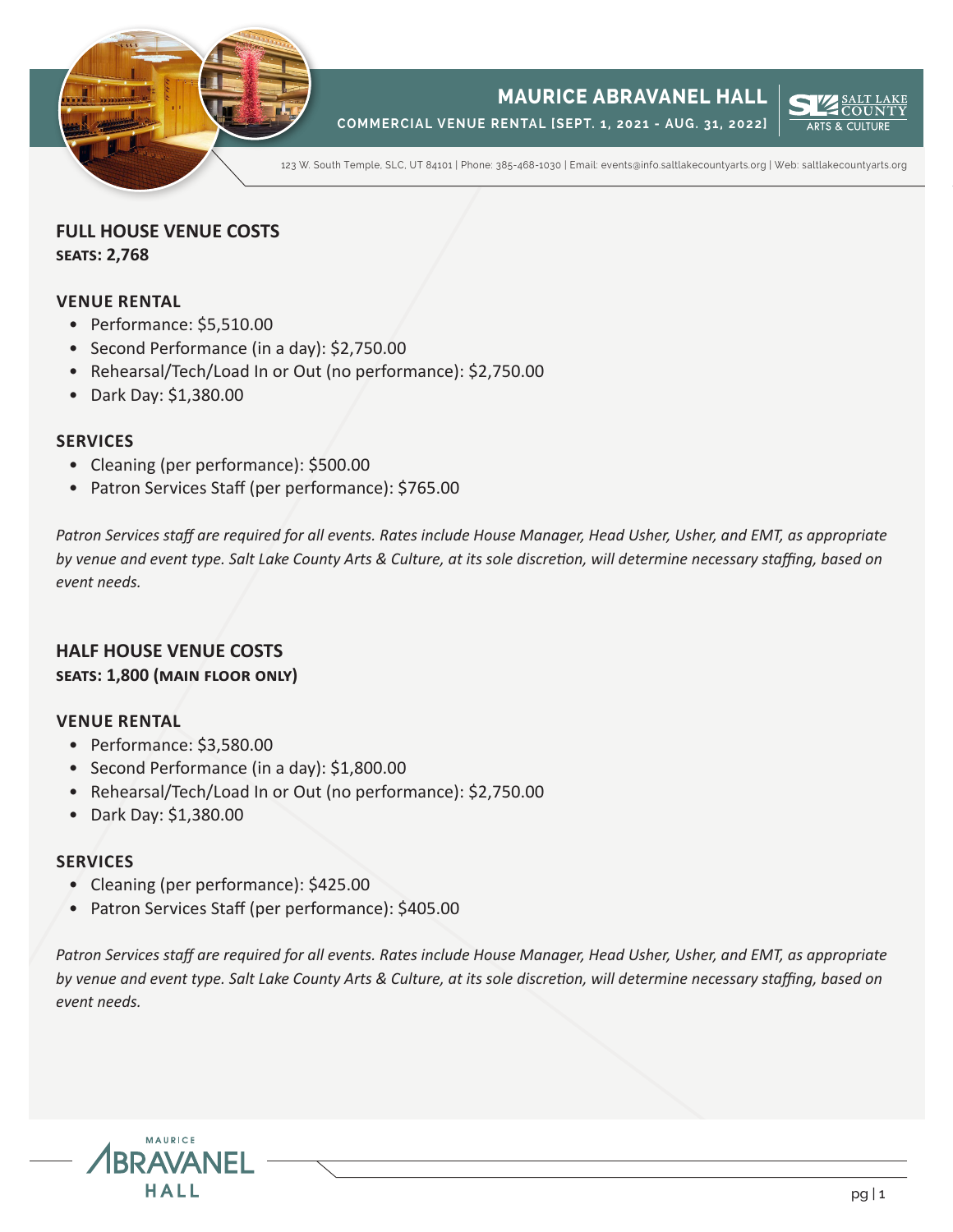

**COMMERCIAL VENUE RENTAL [SEPT. 1, 2021 - AUG. 31, 2022]**



123 W. South Temple, SLC, UT 84101 | Phone: 385-468-1030 | Email: events@info.saltlakecountyarts.org | Web: saltlakecountyarts.org

### **TICKETING COSTS**

### **Patron Ticket Fees**

Standard ticketing fees are paid by patrons at time of purchase from ArtTix per the fee structure below:

| <b>Ticket Price Range</b> |         | <b>Standard Fee</b> | <b>Standard Cash/</b> |
|---------------------------|---------|---------------------|-----------------------|
| <b>From</b>               | To      |                     | <b>Window Fee</b>     |
| \$0.01                    | \$15.00 | \$2.50              | \$2.50                |
| \$15.01                   | \$25.00 | \$5.00              | \$4.50                |
| \$25.01                   | \$35.00 | \$6.50              | \$5.50                |
| \$35.01                   | \$50.00 | \$8.00              | \$6.00                |
| \$50.01                   | \$90.00 | \$9.50              | \$7.50                |
| \$90.01                   | Up      | \$10.50             | \$8.00                |

**\*Fee amount is inclusive of Credit Card Fee (2.8%), Producer Fee (4%), and Preservation Fund Fee: \$1.00 for ticket price \$15.00 or less; \$2.00 for ticket price \$15.01 or more.**

### **Contractor Costs**

Salt Lake County Arts & Culture may allow Contractor the option to take tickets off the ArtTix system to be sold on consignment by a third party or to provide complimentary tickets. Salt Lake County Arts & Culture reserves the right to limit the number of tickets.

### **Consignment Tickets**

- Consignment Fee: Producer Fee 4% of gross ticket value + Preservation Fund Fee: \$1.00 for tickets priced \$15.00 or less; \$2.00 for tickets priced above \$15.00.
- Consignment tickets are limited to 415 per Full House performance and 270 per Half House performance. o Tickets above limit will incur a fee of \$1.85 per ticket in addition to the Producer Fee and Preservation Fund Fee.

### **Complimentary Tickets**

• Complimentary tickets are limited to 415 per Full House performance and 270 per Half House performance.

o Tickets above limit will incur a fee of \$.50 per ticket.

### **Free, Ticketed Events**

- Tickets are not required if an event is free to all attendees. If Contractor wishes to issue and distribute free tickets, ArtTix can print tickets for a fee of \$250.00
- Contractor may also choose to have free tickets distributed by ArtTix for an additional fee of \$0.50 per ticket.
- Please contact your Event Manager for additional details.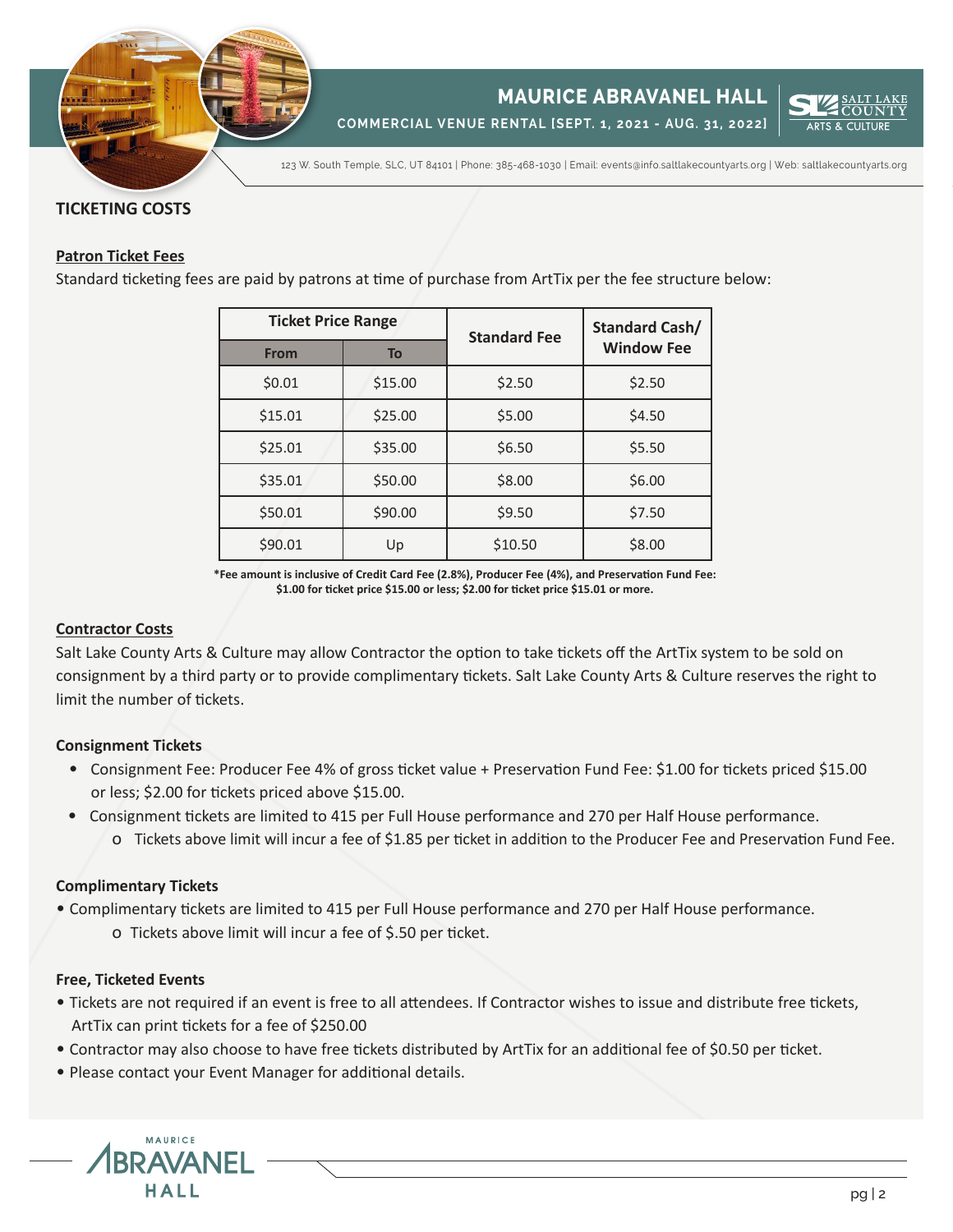

**COMMERCIAL VENUE RENTAL [SEPT. 1, 2021 - AUG. 31, 2022]**



123 W. South Temple, SLC, UT 84101 | Phone: 385-468-1030 | Email: events@info.saltlakecountyarts.org | Web: saltlakecountyarts.org

### **EQUIPMENT RENTAL**

| <b>EQUIPMENT</b>                                                                                             |         | <b>COST PER DAY</b> | <b>COST PER WEEK (3-7 DAYS)</b> |  |  |
|--------------------------------------------------------------------------------------------------------------|---------|---------------------|---------------------------------|--|--|
| Sound System                                                                                                 |         | 800.00              | \$<br>2,400.00                  |  |  |
| Dynamic Microphones & Direct Boxes                                                                           |         | 30.00               | \$<br>90.00                     |  |  |
| <b>Standard Condenser Microphone</b>                                                                         | \$      | 65.00               | \$<br>195.00                    |  |  |
| AKG 414 Microphone                                                                                           | \$      | 80.00               | \$<br>240.00                    |  |  |
| Newmann KM 184 Microphone                                                                                    | \$      | 80.00               | \$<br>240.00                    |  |  |
| <b>Wireless Microphones</b>                                                                                  | \$      | 55.00               | \$<br>165.00                    |  |  |
| Portable Sound System                                                                                        |         | 200.00              | \$<br>600.00                    |  |  |
| Lectern with Microphone                                                                                      | \$      | 65.00               | \$<br>195.00                    |  |  |
| <b>Follow Spot</b>                                                                                           | \$      | 200.00              | \$<br>600.00                    |  |  |
| Piano - First Tier Room                                                                                      | \$      | 200.00              | \$<br>600.00                    |  |  |
| Tables - Draped (no food)                                                                                    | $\zeta$ | 15.00               | \$<br>45.00                     |  |  |
| Tables - Undraped                                                                                            |         | No Charge           | No Charge                       |  |  |
| Chairs                                                                                                       |         | No Charge           | No Charge                       |  |  |
| <b>Usage Fees</b>                                                                                            |         |                     |                                 |  |  |
| Lighting                                                                                                     | \$      | 50.00               | \$<br>150.00                    |  |  |
| <b>Internal Services</b>                                                                                     |         |                     |                                 |  |  |
| Telecom Charges (Additional Lines/Locations)                                                                 |         | <b>TBD</b>          | <b>TBD</b>                      |  |  |
| <b>Outside Payables</b>                                                                                      |         |                     |                                 |  |  |
| Piano Tuning @ Cost                                                                                          |         | At Vendor Cost      | At Vendor Cost                  |  |  |
| Stage Labor Charges @ Cost                                                                                   |         | At Vendor Cost      | At Vendor Cost                  |  |  |
| Use of equipment is based on availability. Rental of equipment does not include labor to install or operate. |         |                     |                                 |  |  |

### **Outside Equipment Rental**

Please seek external vendors for any items not included in Salt Lake County Arts & Culture equipment inventory. Contractor is responsible to secure and pay for use of equipment provided by outside vendors.

### **Stage/Technical Labor**

Hiring of stage/technical labor is the responsibility of the Contractor and at Contractor's expense. Contractor must secure dedicated and qualified personnel for the operation of all equipment. Upon request, Salt Lake County Arts & Culture Technical Directors can provide guidance and coordination in securing proper stage/technical labor for the execution of Contractor's events. All stage/technical labor is at Contractor's expense.